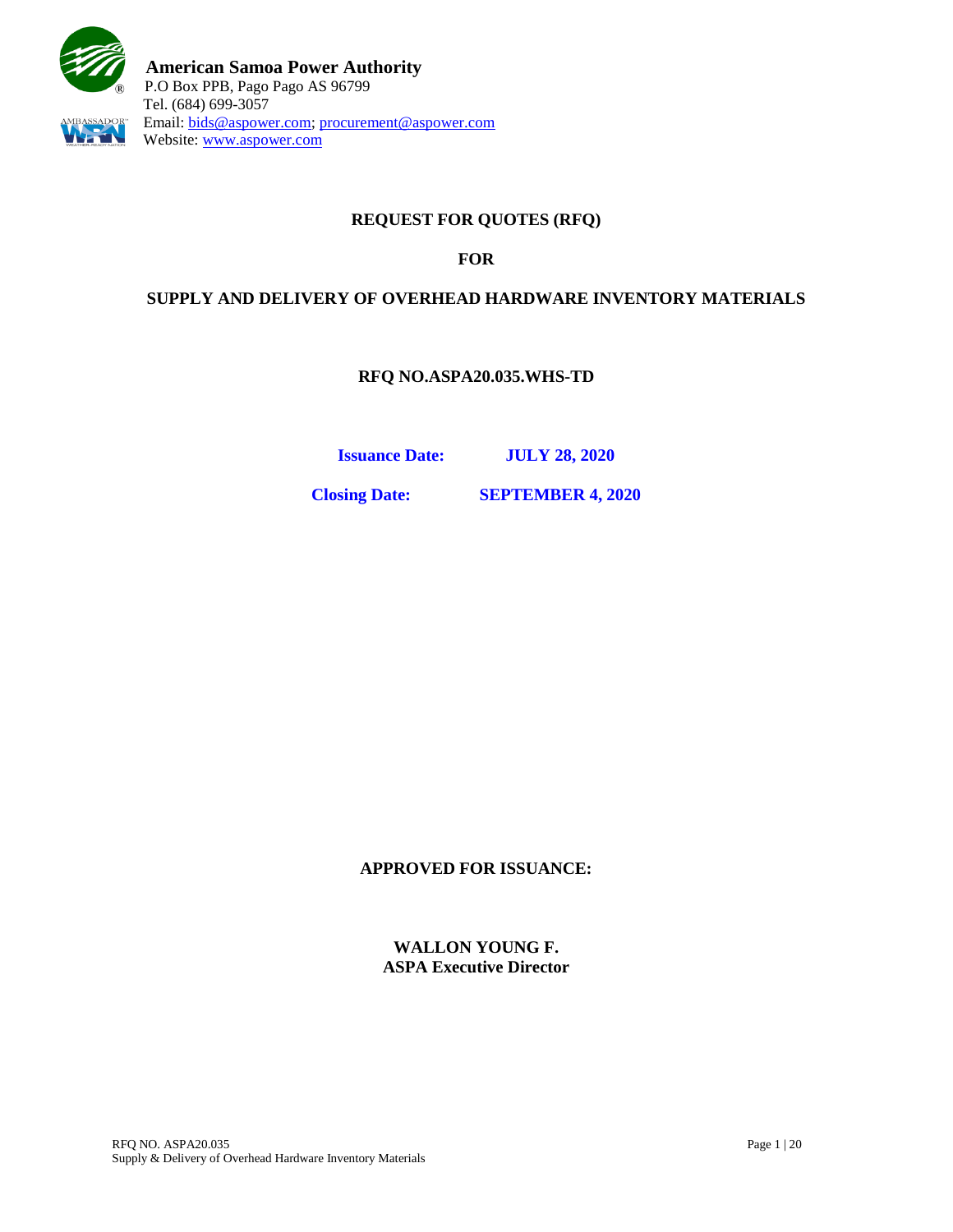# **TABLE OF CONTENTS**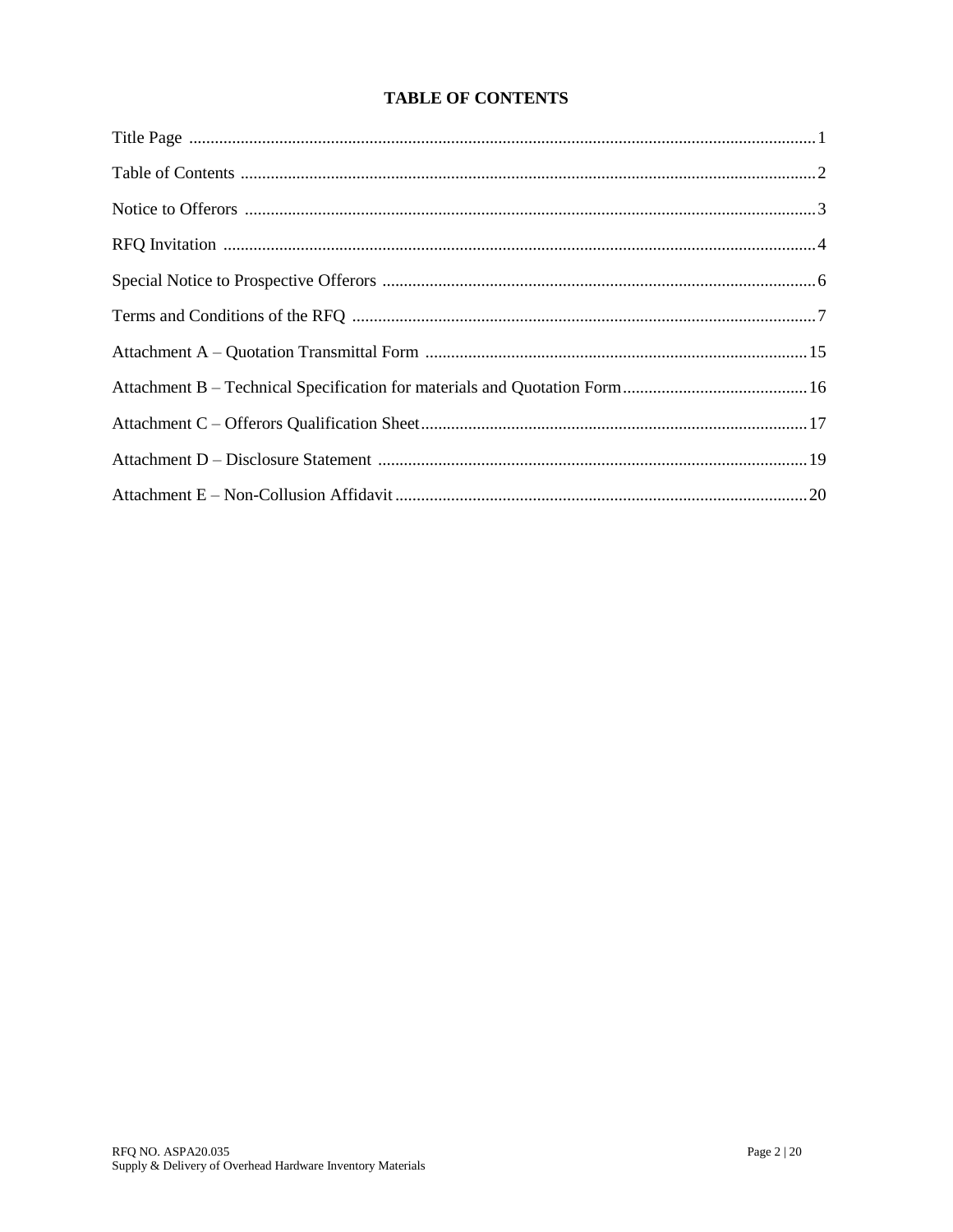#### **NOTICE TO OFFERORS**

#### **ISSUANCE DATE: July 28, 2020**

#### **RFQ NO. ASPA20.035.WHS-TD**

**PROJECT NAME: Supply and Delivery of Overhead Hardware Inventory Materials**

#### **CLOSING DATE/TIME: September 4, 2020 at 2:00 pm American Samoa Time**

The American Samoa Power Authority (ASPA) invites qualified offerors to submit Quotes for the Supply and Delivery of Water Well Connection Materials.

Scope of Purchase: The complete description of required deliverables is listed in the attached Scope of Purchase Quotation Form

Documents:

This Quotation may be viewed online on ASPA Website [www.aspower.com.](http://www.aspower.com/) Offerors may also pick up a complete package at:

ASPA Procurement Office Utu Abe Malae Operations Center Tafuna, American Samoa 96799

For more information about this RFQ, you may contact ASPA:

Renee Leotele Togafau Mata'utia Tel. (684) 699-3057 [renee@aspower.com](mailto:renee@aspower.com)

The American Samoa Power Authority reserves the right to:

- 1. Reject all Quotations and reissue a new or amended RFQ;
- 2. Request additional information from any Offeror submitting a Quotation;
- 3. Negotiate a Contract with the firm selected for award; and
- 4. Waive any non-material violations of rules set up in this RFQ at its sole discretion.

Approved for Issuance: WALLON YOUNG F., Executive Director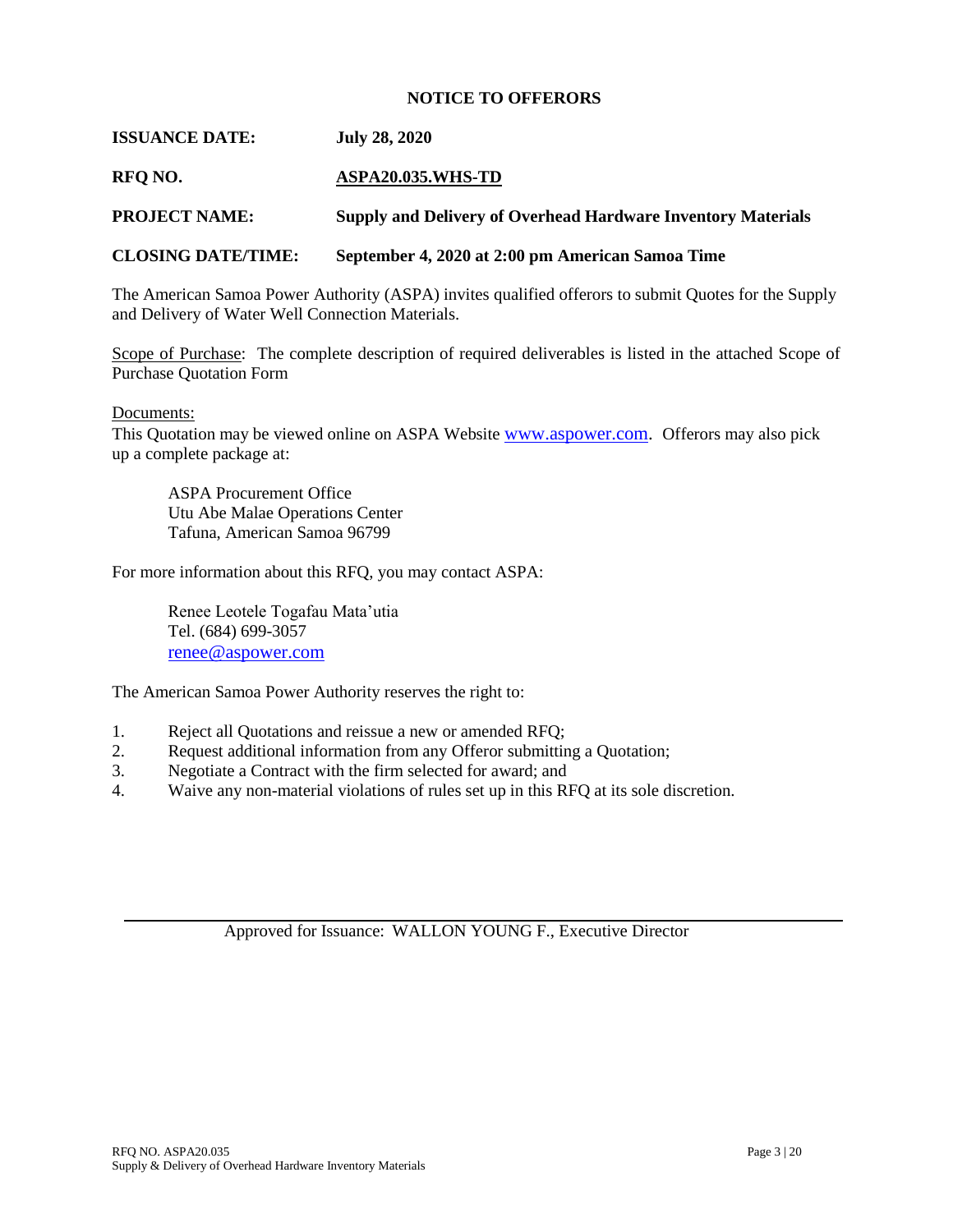

# **QUOTE SOLICITATION**

#### AMERICAN SAMOA POWER AUTHORITY: Procurement Office P.O. BOX PPB PAGO PAGO, AS 96799 (684) 699-3057

**ISSUANCE DATE: July 28, 2020**

**RFQ NO. ASPA20.035.WHS-TD PROJECT NAME: Supply and Delivery of Overhead Hardware Inventory Materials CLOSING: September 4, 2020 at 2:00PM**

**1)** This Request for Quote shall require an original and one PDF electronic copy to be submitted in a box, or other enclosure. All submittals must be received at ASPA Procurement Office no later than **2:00 p.m. on September 4, 2020**. The envelope or box must be labeled:

> **ASPA Procurement Office Attn: Renee Leotele Togafau Mata'utia P.O. Box PPB, Pago Pago, AS 96799. RFQ NO.ASPA20.035.WHS-TD**

#### **PROJECT NAME: Supply and Delivery of Overhead Hardware Inventory Materials**

Quotations must be in the actual possession of the Procurement Office at the location indicated, on or prior to the exact date and time indicated above. Final proposal, if sent electronically, must be sent to [renee@aspower.com,](mailto:renee@aspower.com) subject line: "RFQ No. ASPA20.035.WHS-TD OH Hardware Proposal." Five (5) hard copies are required for all proposals exceeding twenty-five (25) pages.

A copy of this solicitation and any addenda may be obtained from our Internet Website at: [http://www.aspower.com](http://www.aspower.com/) by selecting the Procurement link and the associated solicitation number.

**Late submittals will not be opened or considered and will be determined as non-responsive.**

Any and all inquiries pertaining to the RFQ shall be sent or emailed to the Procurement Manager at [bids@aspower.com](mailto:bids@aspower.com) by **August 14, 2020 at 2:00 pm, local time.**

\*\*\*An Addendum will be issued to address all inquiries soon after.

The prevailing clock shall be ASPA Procurement clock. All Offerors shall provide sufficient written and verifiable information that responds to the requirements set forth herein, the Contract Documents, and in the Scope of Work OR Material Specifications.

**2)** Offerors may submit their Quotations through the following mean:

Electronic File Transfer – The Offeror may submit the Quotation using the electronic mail facility. This will enable the Offerors to upload Quotation file by email attachment. The Quotations must be uploaded before 2:00 PM on September 4, 2020, American Samoa Time.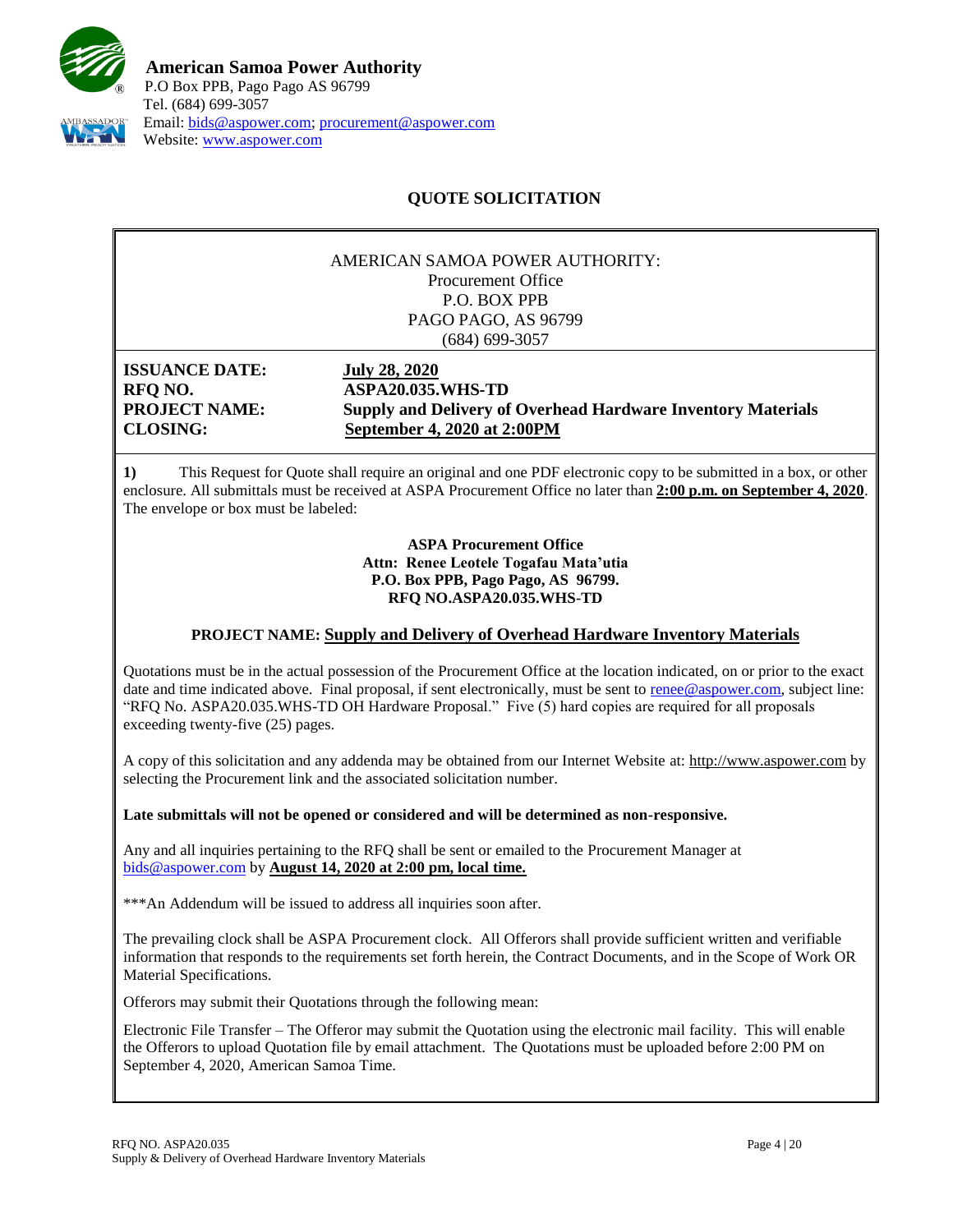### NOTICE TO OFFERORS:

This Quotation is subject to the attached General Terms and Conditions of the Request for Quotes for:

#### RFQ NO.ASPA20.035.WHS-TD Supply and Delivery of Overhead Hardware Inventory Materials

The undersigned offers and agrees to furnish within the time specified, the articles and services at the price stated opposite the respective terms listed on the schedule provided, unless otherwise specified by an Offeror. In consideration of the expense of the American Samoa Power Authority in opening, tabulating, and evaluating this and other Quotations, and other considerations such as the schedule, the undersigned agrees that this Quotation shall remain firm and irrevocable for One Hundred Twenty Day (120) calendar days from the listed Quotation opening date or until a construction services agreement may be jointly enacted between ASPA and the undersigned party.

It is the responsibility of each Offeror before submitting a Quotation to (a) examine the documents contained in the Quotation package thoroughly; (b) visit the site or to otherwise become familiar with local conditions that may in any manner affect cost, progress, or performance of the work; (c) become familiar with federal, territorial, and local laws and ordinances, rules and regulations that may in any manner affect cost, progress, or performance of the work; (d) study and carefully correlate Offeror's observations with the Quotation package documents; and (d) notify ASPA of all conflicts, errors, or discrepancies in the Quotation package documents.

Soliciting or accepting any gift, gratuity, favor, entertainment, kickback or any items of monetary value from any person who has or is seeking to do business with ASPA is prohibited. Any vendor knowing of this type of activity is encouraged to report in confidence to ASPA's legal department so the matter can be dealt with.

SIGNED:\_\_\_\_\_\_\_\_\_\_\_\_\_\_\_\_\_\_\_\_\_\_\_\_\_\_\_\_\_\_\_\_\_\_\_\_\_\_\_\_ DATE\_\_\_\_\_\_\_\_\_\_\_\_\_\_\_\_\_\_\_\_\_\_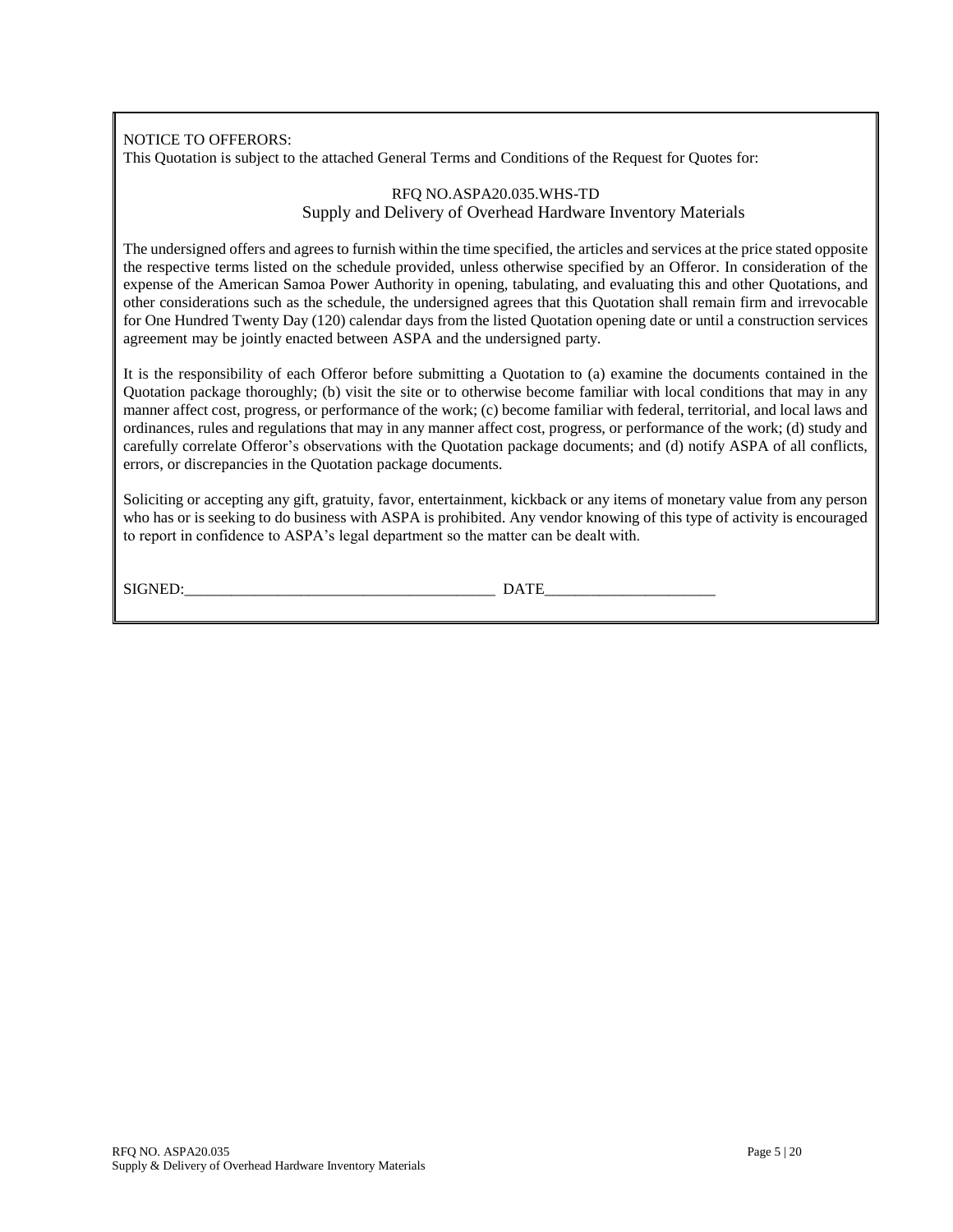

# **SPECIAL NOTICE TO PROSPECTIVE OFFERORS**

Offerors are reminded to read the Sealed Quotation Solicitation Instructions and General Terms and Conditions attached to a Quotation Invitation to ascertain that all of the following requirements (see check boxes) of the Quotation are submitted in the Quotation envelope at the date and time for Quotation opening.

| $\lceil x \rceil$ | $\mathbf{1}$ . | <b>QUOTATION FORMS</b>                                 |  |  |
|-------------------|----------------|--------------------------------------------------------|--|--|
|                   |                | Attachment A: Offeror's Transmittal Form               |  |  |
|                   |                | Attachment B: Offeror's Quote Form                     |  |  |
|                   |                | Attachment C: Offeror's Qualification Sheet            |  |  |
|                   |                | Attachment D: Disclosure Statement                     |  |  |
|                   |                | Attachment E: Non-Collusion Affidavit of Prime Offeror |  |  |

[x] 2. BUSINESS LICENSE

Offerors must submit current business AND current contractor's license as stated below (see General Terms and Condition for more information).

# [x] 3. QUOTATION

The Quotation must include all of the following to be deemed responsive:

- a. The Offeror's quote price for the supply and delivery of all materials listed in the Offeror's Transmittal form
- b. All items as listed above in #1 from Attachments A to E.

This Notice must be signed and returned in the Quotation envelope. Failure to comply with requirements will mean disqualification and rejection of the Quotation.

I, \_\_\_\_\_\_\_\_\_\_\_\_\_\_\_\_\_\_\_\_\_\_\_\_\_\_\_\_\_\_\_\_, authorized representative of \_\_\_\_\_\_\_\_\_\_\_\_\_\_ acknowledge receipt of this special reminder to prospective Offerors together with Quotation Invitation #: RFQ NO.ASPA20.035.WHS-TD Supply and Delivery of Overhead Hardware Inventory Materials, this date of \_\_\_\_\_\_\_\_\_\_\_\_\_\_\_\_\_\_\_\_\_\_\_, 2020.

Offeror's Representative's Signature

\_\_\_\_\_\_\_\_\_\_\_\_\_\_\_\_\_\_\_\_\_\_\_\_\_\_\_\_\_\_\_\_\_\_\_\_\_\_\_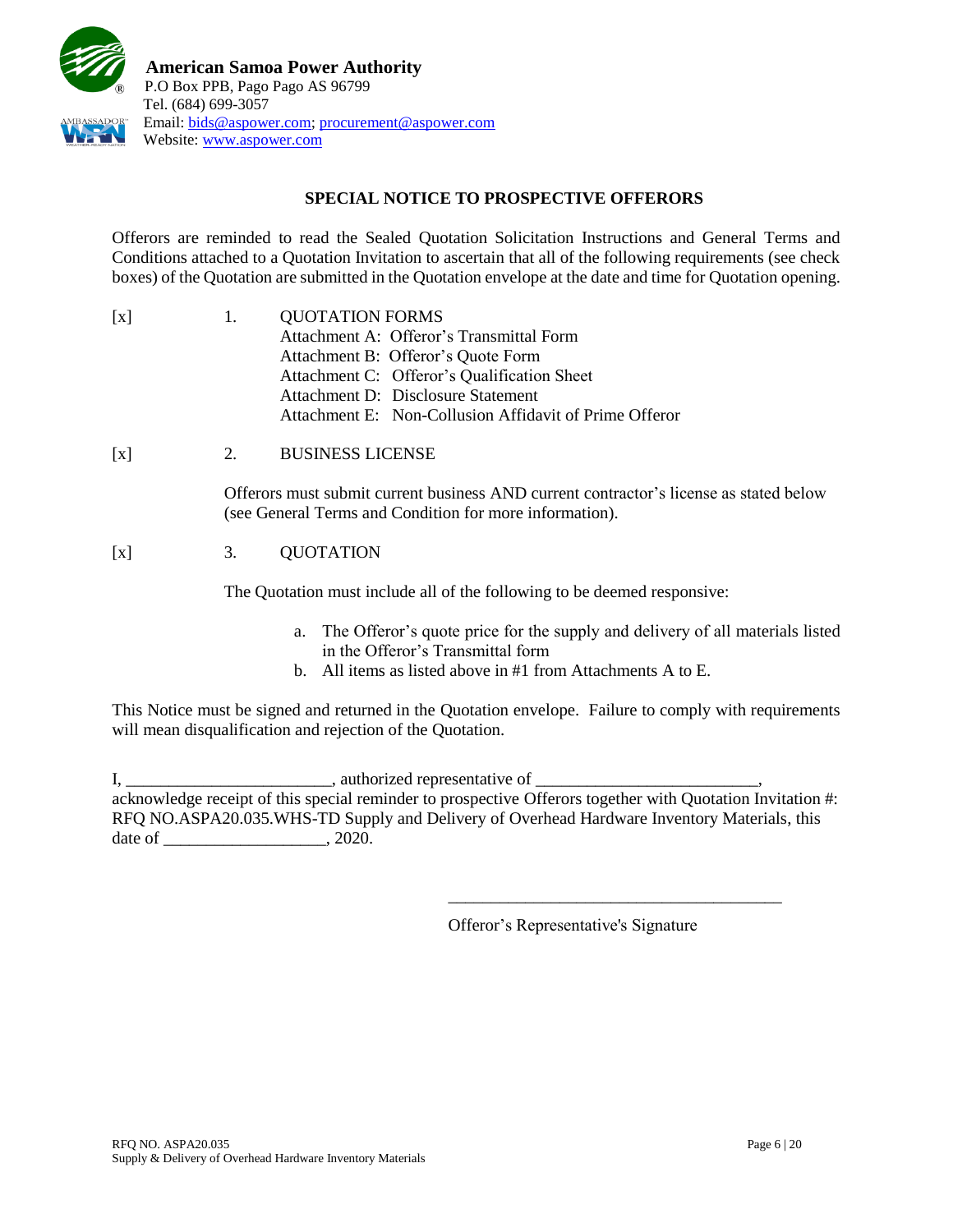# **TERMS AND CONDITIONS OF THE REQUEST FOR QUOTATIONS**

### (SUPPLY CONTRACTS)

### **1. QUOTATION PREPARATION INSTRUCTION**

The quote must contain two (2) parts. Offerors shall prepare their Quotes in detail accordingly.

- 1. Quote Price. Offerors must set forth the rate for each item as stated on the Bid Form.
- 2. Warranty Description. Include any extended warranties.

### **2. SCOPE OF WORK**

These specifications are intended to describe the *minimum* requirements for the Supply and Delivery of Overhead Hardware Inventory Materials

Products must include a separate written description of the manufacturer's warranty with explicit instruction as to how warranty repairs/returns will be handled. Additional supplier/distributor warranties shall be accepted and considered in the awarding of points.

The complete description of required deliverables is listed in Attachment B.

### **3. PRE-BID QUESTIONS/CLARIFICATIONS**

Any pre-bid Questions/Clarifications shall be submitted to [bids@aspower.com](mailto:bids@aspower.com)  $\&$ [procurement@aspower.com](mailto:procurement@aspower.com) or hard copy, delivered to the ASPA Procurement Office no later than **2:00PM on August 14, 2020**. ASPA shall issue addenda to address any questions and/or clarifications as necessary.

#### **4. QUALIFICATION OF OFFERORS**

ASPA may make such investigations as it deems necessary to determine the ability of the Offeror to perform the work, and/or supply materials, and the offeror shall furnish such information and data for this purpose as ASPA may request, or the Offeror will be deemed non-responsive. The Offeror shall submit at least that information required by the section entitled "Offeror's Qualification Sheet" or Attachment C.

#### **5. MULTIPLE QUOTES: COLLUSION**

If any one party submits more than one quote or a quote in the name of its clerk, partner or other persons, all quotes submitted by said party may be rejected by ASPA. This shall not prevent an Offeror from submitting alternate quotes when called for. A party who proposed prices on materials is not thereby disqualified from quoting prices to other offerors or from submitting a quote directly to ASPA. If ASPA believes that collusion exists among any offeror, none of the participants in such collusion shall be considered. Quotes in which the contract prices are unbalanced or unrealistic may be rejected at ASPA's sole discretion.

# **6. OFFEROR'S UNDERSTANDING**

Each Offeror must understand and acknowledge the conditions relating to the execution of the work and it is assumed that it will make itself thoroughly familiar with all of the Contract Documents prior to execution of the written contract. Offeror shall comply with federal and territorial statutes and ordinances relative to the executing of the work. This requirement includes, but is not limited to, applicable regulations concerning protection of public and employee safety and health, environmental protection. historic preservation, the protection of natural resources, fire protection, burning and non-burning requirements, permits, fees, and similar subjects.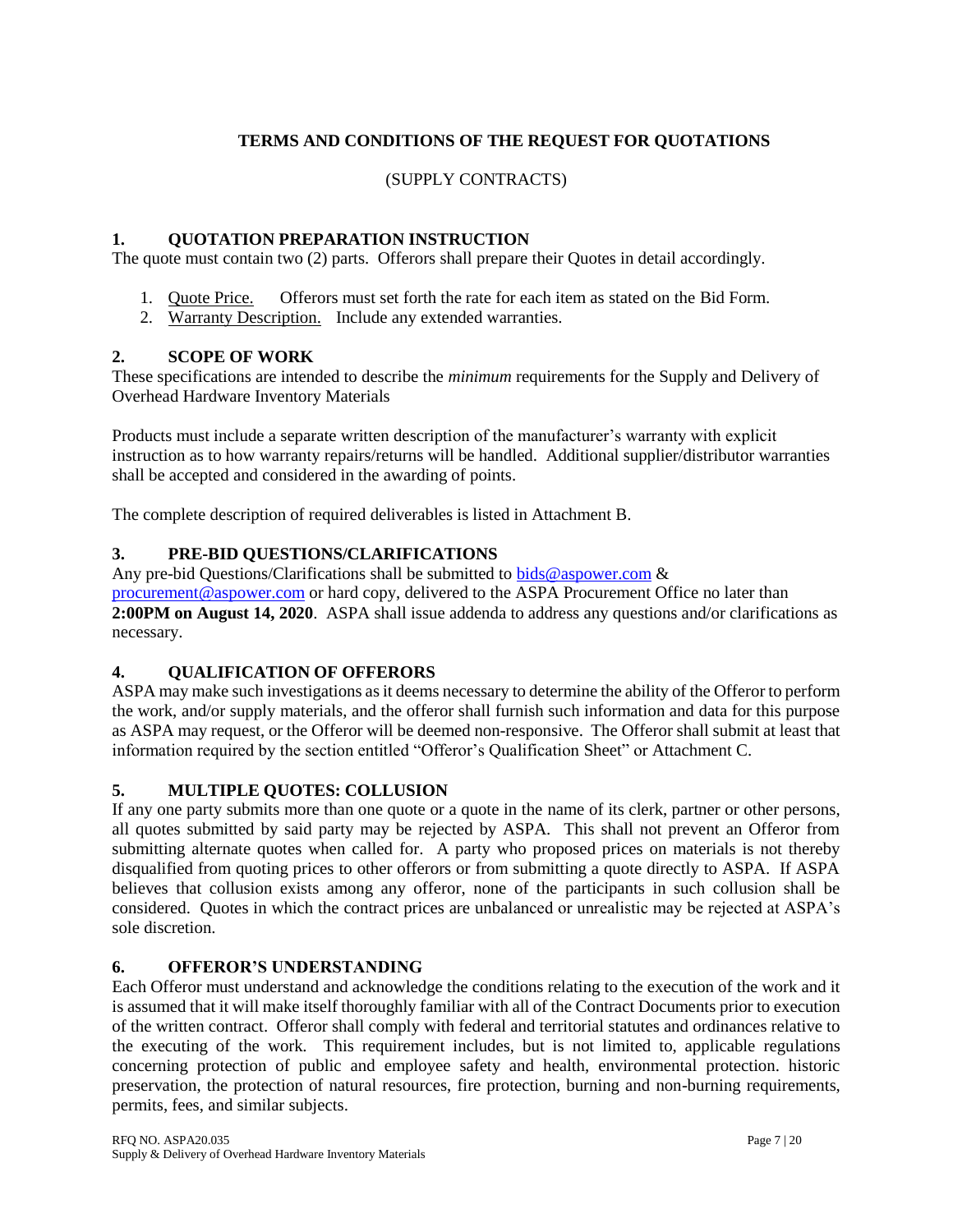# **7. SUBMISSION OF QUOTES**

All blank spaces in the quote form must be completed in ink. Offerors are required to submit quotes using the Bid Form in Excel. Prices quoted shall be in United States currency in both words and figures where required. No changes shall be made in the phraseology of the forms. Written amounts shall govern in cases of discrepancy between the amounts stated in writing and the amounts stated in figures. In case of discrepancy between unit prices and totals, unit prices will prevail. Any quote shall be deemed informal which contains omissions, erasure, alterations or additions of any kind, or prices uncalled for, or in which any of the prices are obviously unbalanced, or which in any manner shall fail to conform to the conditions of the Notice to Offerors. The Offeror shall sign the quote in the space provided. If the Offeror is a corporation, the legal name of the corporation shall be set for the above, together with the signature of the officer or offices authorized to sign Contracts on behalf of the corporation. The typewritten name shall be inserted with each signature of the partner or partners authorized to sign Contracts on behalf o the partnership. If signature is by an agent, other than an officer of a corporation or a member of a partnership, a notarized power-of-attorney must be on file with ASPA prior to the opening of Quotes, or submitted with the quote, otherwise the quote will be regarded as not properly authorized.

### **8. ATTACHMENTS**

- Attachment A: Offeror's Transmittal Form
- Attachment B: Technical Specifications for Materials & Quotation Form
- Attachment C: Offeror's Qualifications Sheet
- Attachment D: Disclosure Statements
- Attachment E: Non-Collusion Affidavit of Prime Offeror

# **9. REJECTION OF QUOTES**

ASPA may, after opening but prior to award and within the time specified for acceptance, reject any or all quotes, or the quote for any one or more commodities or contracted services included in the proposed contract, when the public interest will be served thereby.

# **10. AMERICAN SAMOA LICENSES, PERMITS, TAXES & IMPORT DUTIES**

The successful Offeror(s) shall be cognizant of and comply with all American Sāmoa Government (ASG) laws and ordinances pertaining to licenses, permits, tax structure and import duties.

# **11. SUCCESSFUL OFFEROR(S) LICENSE**

Offerors from off-island shall be licensed in accordance with the provisions of its state and country and shall be skilled and regularly engaged in the general type and size of work called for under this RFQ. All offerors shall have an American Sāmoa Business license prior to execution of contract.

# **12. WITHDRAWAL OF QUOTE**

Any quote may be withdrawn prior to the scheduled time for the opening of quotes by notifying ASPA in a written request. No quote may be withdrawn after the time schedule for opening of quotes.

# **13. OPENINGS & COMPARISON OF QUOTES**

In accordance with ASPA Procurement Rule § 3-110, quotes will be opened and recorded as part of the record for the Source Evaluation Board (SEB). Unless the Procurement Manager determines that satisfactory evidence exists that a "mistake" has been made, as set forth in Procurement Rule § 3-114, Offerors will not be permitted to revise their Quotations after Quotation opening.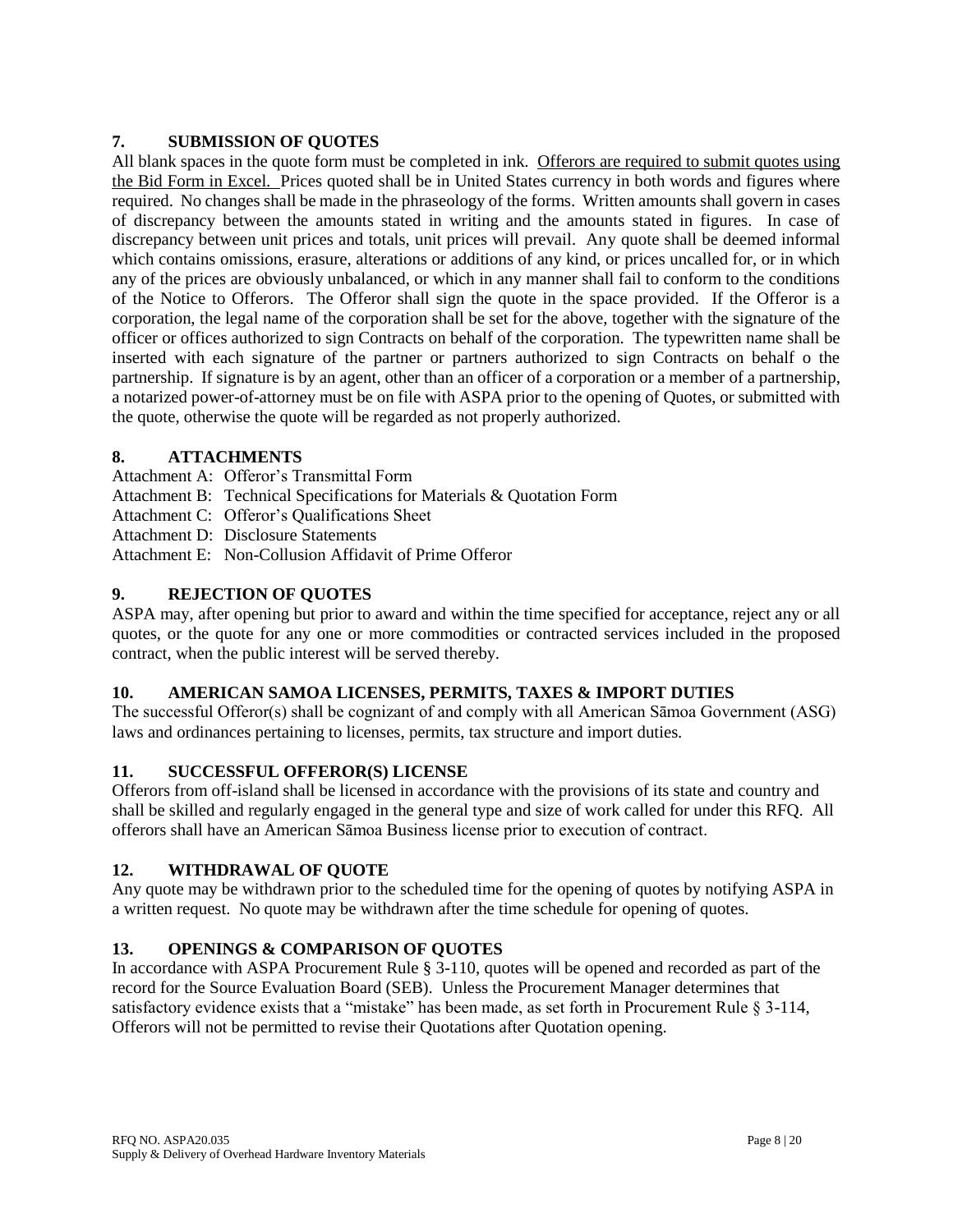# **14. EVALUATION CRITERIA**

These criteria will be used by the SEB to evaluate quotes:

|               | Manufacturer experience with fabrication of ESD water items and warranty |  |
|---------------|--------------------------------------------------------------------------|--|
| $0-30$ points | description                                                              |  |
| $0-20$ points | Shipping and Lead Time Delivery                                          |  |
| $0-50$ points | Inventory prices, per unit or per grouping                               |  |
| 100 points    | Total (best possible score)                                              |  |

ASPA reserves the right to award by item, groups of items, sections or total quote, whichever is in the best interest of ASPA. ASPA may reject any quote, in whole or in part, or reject all quotes if it determines that the lowest quote exceeds the funds available for purchase, or if the lowest quotes is considered in excess of current reasonable market prices.

### **15. PAYMENT**

Net 30 days upon receipt of materials.

ASPA will not pay any penalties or late fees.

### **16. BILL OF SALE**

Successful Offeror(s) shall render Bill(s) of Sale for each item delivered under this solicitation. Failure to comply with this requirement will result in rejection of delivery. The Bill(s) of Sale must accompany the items delivered but will not be considered as an invoice for payment. Supplier shall bill ASPA in accordance with billing instructions as indicated on the Purchase Order.

#### **17. MANUFACTURER'S CERTIFICATE**

Successful Offeror(s) are required, upon delivery of any item under this solicitation, to furnish a certificate from the manufacturer indicating the goods meets the specifications. Failure to comply with this request will result in rejection of delivery.

#### **18. TIED QUOTES**

If one or more offerors quote the same unit price or total amount, whether in whole or in part, the Acting Procurement Supervisor shall have the authority to award the quote to any one of the offerors based on scoring on other criteria, or by drawing lots in public, at ASPA's sole discretion. The Acting Procurement Supervisor also has the authority to reject all such quotes.

#### **19. BRAND NAMES**

Any reference in the solicitation to a manufacturer's brand name or number is due solely to ASPA's lack of a satisfactory specification for the commodity's description. Such reference is intended to be descriptive, but not restrict, and is intended to be included for the sole purpose of indicating to prospective offerors a description of the article or services that will be satisfactory. Quotes on comparable items will be considered, provided the offeror clearly states in its quote the exact item it is offering and how it differs from ASPA's specification and/or description.

#### **20. INSPECTION**

All supplies, materials, equipment, or services delivered under the Purchase Order shall be subjected to the inspection and/or test conducted by ASPA at destination. If in any case the supplies, materials, equipment or services are found to be defective in material, workmanship, performance, or otherwise do not conform to the specifications, then ASPA shall have the right to reject the items or require they be corrected at no additional cost to ASPA. The number of days required for correction will be determined by ASPA.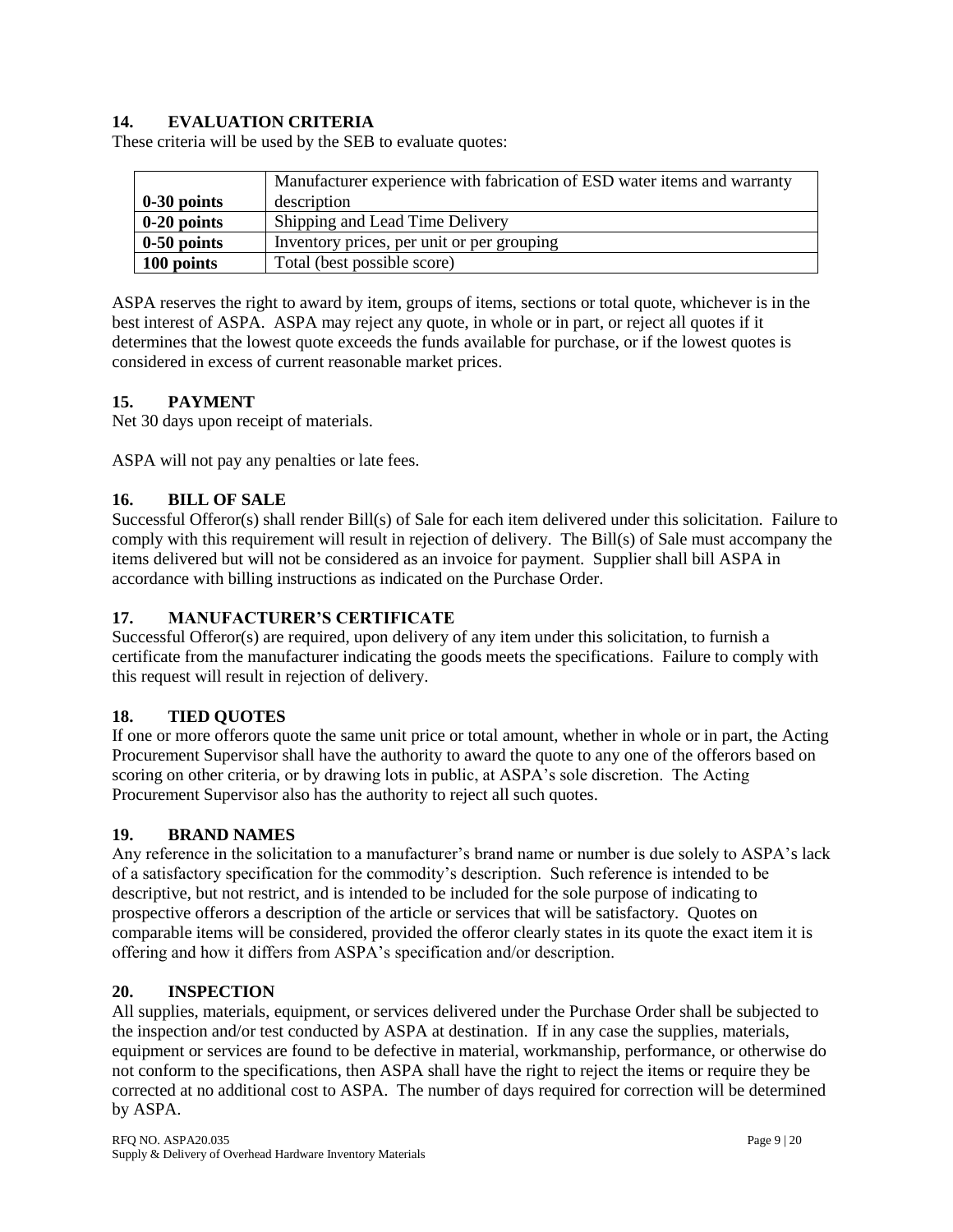### **21. SELLER'S INVOICE(S)**

Invoices shall be prepared and submitted (one copy shall be marked "original") unless otherwise specified. Invoices shall be "certified true and correct" and shall contain the following information:

- Purchase Order Number
- Item Numbers
- Description of supplies or services
- Sizes
- **Quantities**
- Unit Prices
- Shipping & Handling Insurance
- Extended total
- Other Non-product costs associated with the order

Bill of Lading number and weight of shipment will be shown for shipments made on government bill of ladings.

# **22. JUSTIFICATION OF DELAY**

If the Offeror is not able to meet the specified pick-up and/or delivery date, it is required to notify the Warehouse Manager of such delay. Notification shall be in writing and shall be received by the Warehouse Manager at least twenty-four (24) hours before the specified delivery date. Notification of delay shall include an explanation of the causes of the reason for the delay including statement(s) from supplier or shipping company causing the delay. ASPA reserves the right to reject delay justification if, in the opinion of the Warehouse Manager such justification is not adequate.

# **23. BASIS OF AWARD**

A Source Evaluation Board (SEB) will evaluate quotes. The Executive Director, based on recommendations by the Procurement Manager, shall approve SEB members. Submission of a quote shall constitute a waiver of any challenge or dispute of SEB members, as well as the choice of methodology set forth on the SEB score sheets. The award will be made by ASPA in accordance with the evaluation criteria set forth on the SEB score sheets. The award will be made by ASPA in accordance with the evaluation criteria set forth herein and with ASPA's procurement rules. A determination shall be made by the SEB of those responsible offeror(s) whose quote(s) are determined to have a reasonable chance of being selected for award. These discussions shall only be conducted for obtaining clarification from the offeror(s) on its quote(s) to ensure full understanding of and responsiveness to the RFQ requirements. Discussions shall be conducted individually with each offeror and care shall be exercised to ensure that no information derived from competing quotes is disclosed. All offerors with whom discussion are conducted shall be accorded an opportunity to revise their quotes in response to specific quotes will be evaluated by a Source Evaluation Board (SEB).

Award is made to the lowest *responsive, responsible* Offeror providing the best value to the American Samoa Power Authority. The results of the SEB will be documented, and a written recommendation by the SEB will be sent to the Procurement Manager. The Procurement Manager, upon receiving the SEB's recommendation, shall forward to the Executive Director and/or to the Board of Directors for final approval. ASPA reserves the right to make the award to the offeror(s) that submit a quote which meets the requirements set forth herein and is in the best interest of ASPA after taking into consideration the aforementioned factors. ASPA reserves the right to select portions of a quote, or to reject any and all quotes.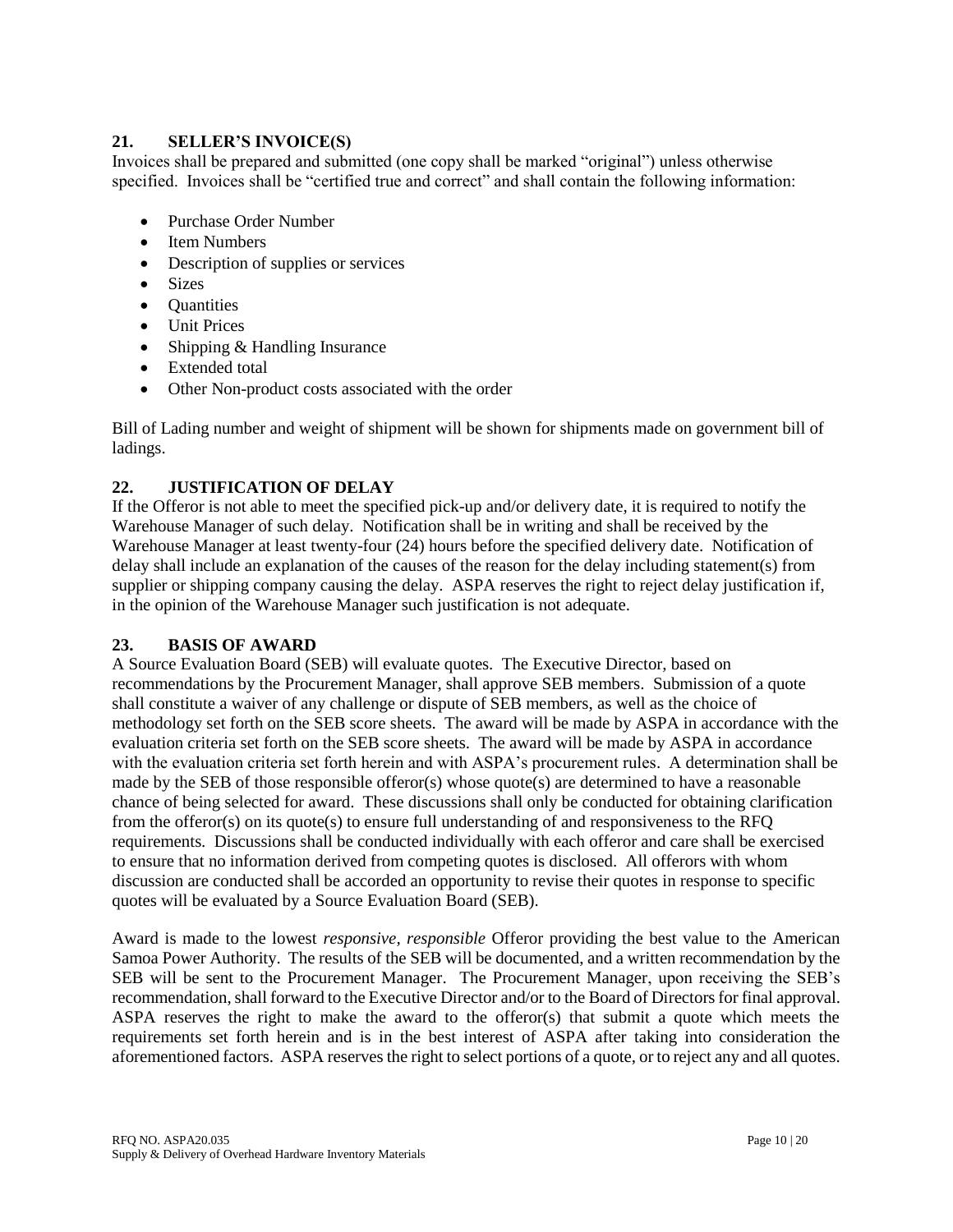### **24. INSURANCE**

The successful offeror(s) shall obtain the insurance coverage designated herein and pay all costs associated therewith. Such insurance shall be for the coverage of the shipment of materials to ASPA Tafuna Warehouse.

### **25. COMPLIANCE WITH LAWS**

Offerors who are awarded a contract under this solicitation shall comply with the applicable standards, provisions and stipulations of all pertinent Federal and/or local laws, rules and regulations relative to the performance of this contract and the furnishing of goods.

### **26. OFFEROR'S QUALIFICATION DATA**

It is the intention of ASPA to award a contract only to the Contractor who is able to furnish satisfactory evidence that it has the requisite experience and ability and that it has sufficient capital, facilities and plant to enable it to perform the work successfully and promptly and to complete it within the term set forth in the contract. Each Offeror shall submit as part of the total Quotation package, the following information:

- 1. Name of organization;
- 2. Address and phone number of home office, principal place of business and locations and contact information for any branch offices;
- 3. Type of business structure, e.g., corporation, partnership, joint venture, proprietorship;
- 4. Place of organization or state of incorporation;
- 5. Names and addresses for all owners for businesses other than corporations;

*For corporations,* list the names and addresses of directors, officers and stockholders with twenty percent (20%) ownership interest or greater;

Places, including individual states and territories of the United States, where registered as a foreign corporation;

- 1. Name of awarding agency or owner for which work was performed;
- 2. Dates of performance;
- 3. Whether performance was completed within the specified time under the contract and, if not, why; and
- 4. The names and addresses of three references, at least one of which should be a bank or other lending institution, governmental agency or bonding company.

All Quotation prices are to include delivery to the place designated by ASPA which shall be CIF Pago Pago. No charges for delivery, parcel post, packing, cartage, insurance, license fees, or for any other purpose will be paid by ASPA.

#### **27. DELIVERY AND REMEDIES FOR DEFAULT**

All items covered by this contract shall be subject to inspection and acceptance at destination. Any material found to be damaged, as well as broken seals on packages or unmarked packages shall be removed and replaced by the Contractor at no cost to ASPA.

In the event any item furnished by the Contractor in performance of the contract should fail to comply with the specifications established as a basis for award of the Invitation, ASPA may reject the same, and it shall thereupon become the duty of the Contractor to reclaim and remove the same forthwith without expense to ASPA, and immediately to replace all such rejected items with others conforming to said specifications; provided that should the Contractor fail, neglect or refuse to do so, ASPA shall thereupon have the right to purchase in the open market, at the then prevailing price, a corresponding quantity of any such items, and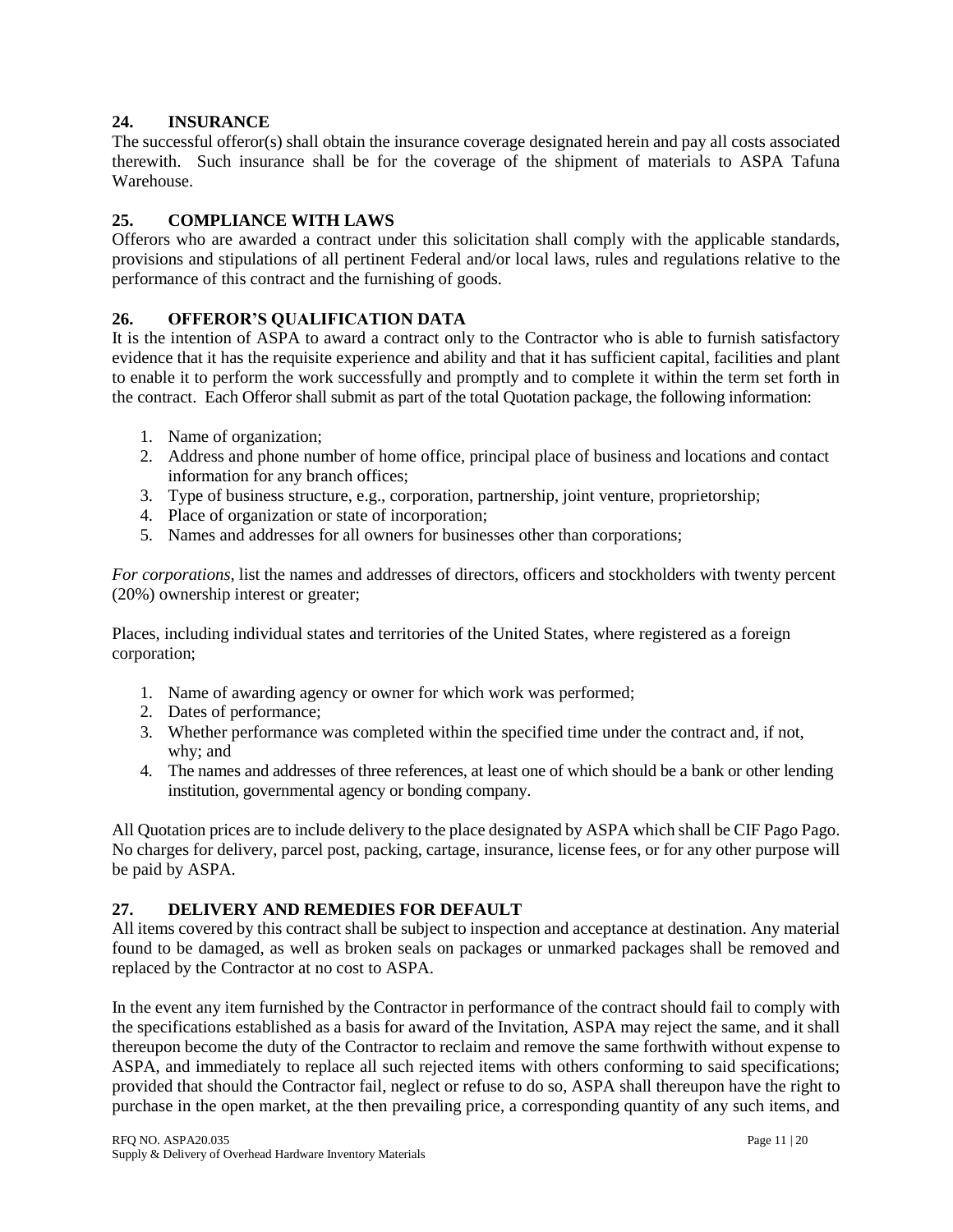to deduct from any monies due or that may thereafter become due to the Contractor the difference between the price named in the contract and the actual cost thereof to ASPA. In addition and without limiting any other remedies available to ASPA, the Contractor shall be liable for all losses, costs and expenses incurred by ASPA.

Acceptance of items at destination shall not relieve the Contractor from the obligation to correct any incomplete, inaccurate, or defective deliveries in accordance with these General Conditions. The time of delivery as set forth herein is an integral part of this Invitation and resulting contract. If Contractor fails to make delivery within the time established and agreed upon by both parties, ASPA may, at its option, declare the Contractor to be in default, and his Quotations and resulting contract to be null and void or ASPA shall charge the Contractor a fee of \$100 per day until the default has been remedied.

Contractors shall be excused from performing hereunder during the time and to the extent that they are prevented from obtaining, delivering, or performing in the customary way because of fire, strike, acts of God, partial or total interruption, providing it is satisfactorily established that the non-performance is not due to fault or negligence of the party not performing.

Offeror shall indicate in its Quotation the lead time for delivering.

ASPA shall be notified by the vendor if the product ordered cannot be delivered within the time period to give ASPA the opportunity to secure product elsewhere.

ASPA reserves the right to purchase products on open market if vendor cannot supply products within time specified in this contract.

### **28. PRODUCT GUARANTEE**

Products sold under the contract must be guaranteed by the vendor.

Orders not filled and partials shall be indicated on the packing list. Vendor shall inform the Warehouse Manager of anticipated date for unfilled and partial orders.

# **29. RETURN POLICY**

Products can be returned for full credit within 30 days from the date of purchase. If an item is received damaged or defective, the vendor will replace the item at no charge. Should ASPA encounter a warranty/return issue, the product will be returned to the vendor for full credit or a replacement.

#### **30. SPECIFICATIONS**

All specifications included as a part of this Invitation are designed to set forth the level of quality and performance desired by ASPA, and is intended to be descriptive, not restrictive. Whenever any article, material, or equipment is described by use of a product or brand name, or by using the name of a manufacturer or vendor, the use of same is for informative purposes only, and the term "or equal" if not inserted, is implied.

Offerors may submit alternate offers on items they deem to be equal or superior in quality and performance to the specifications set forth. However, such offers must designate the manufacturer, brand or trade name, and model number of the items offered, and be accompanied by descriptive material in the form of literature, catalog cuts and specifications fully describing the items proposed, and detailing any deviations from the specification established by ASPA. Failure to provide this information will be at Offeror's risk and may be cause for rejection of the items offered.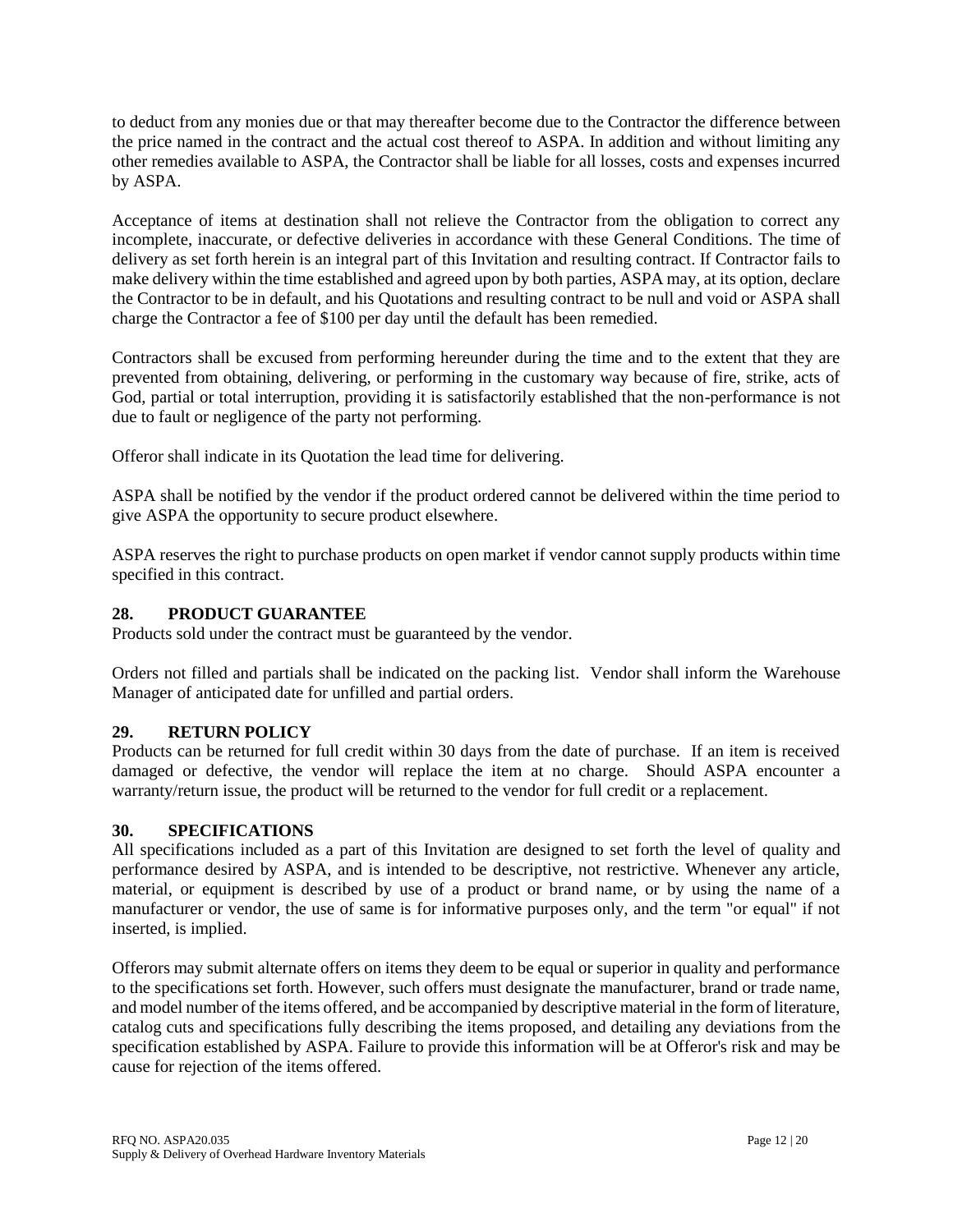ASPA reserves the right to require such additional information, samples and, if practicable, demonstration of items offered as may be necessary to allow a full and complete evaluation of all Quotations. Samples and/or demonstrations will be supplied promptly and free of charge to ASPA. Failure to provide samples within a set of business days agreed upon by both parties may be grounds for Quotation rejection. Samples will upon request, and if not destroyed by testing, be returned at the Offeror's expense.

The responsibility to determine the equivalence of quality and performance of any item offered to the specifications established for this Invitation rests solely with ASPA and its decision shall be final.

ASPA reserves the right to require such additional information, samples and, if practicable, demonstration of items.

# **31. INDEMNIFICATION**

Contractor agrees to investigate, defend and hold ASPA harmless from and against any and all loss, damage, liability, claims, demands, detriments, cost, charges and expense (including attorney's fees), and causes of action of whatsoever character which ASPA may incur, sustain or be subjected to, arising out of or in any way connected to the services to be performed by Contractor or subcontractor under this Contract and arising from any cause, except the sole negligence of ASPA.

# **32. AWARD, CANCELLATION, AND REJECTION**

Contract award shall be made to the responsible Offeror submitting the lowest responsive Quotation. No other factors or criteria, unless otherwise stated, shall be used in the evaluation.

ASPA reserves the right to waive any minor irregularities in the Quotation received. The Procurement Manager shall have the authority to award, cancel, or reject Quotations, in whole or in part for any one or more items if she determines it is in the best public interest. It is the policy of ASPA to award contracts to qualified Offerors. ASPA reserves the right to increase or decrease the quantity of the items for award and make additional awards for the same type items based on the quotation prices for a period of thirty (30) days after the original award.

# **33. MULTIPLE QUOTATIONS – COLLUSION**

If more than one Quotation is submitted by any one party or in the name of its clerk, partner or other person; all Quotations submitted by said party may be rejected by ASPA. This shall not prevent an Offeror from submitting alternate Quotations when called for. A party who has proposed prices on materials is not thereby disqualified from quoting prices to other Offerors or from submitting a Quotation directly to ASPA.

If ASPA believes that collusion exists among any Offerors, none of the participants in such collusion shall be considered. Quotations in which the contract prices are unbalanced or unrealistic may be rejected at ASPA's sole discretion.

# **34. ASSIGNMENT**

The Contractor's obligation and duties under this contract shall not be assigned in whole or in part by the Contractor without the prior written approval of ASPA.

# **35. CONTINGENT FEES**

The Offeror represents that it has not retained a person to solicit or secure an ASPA contract upon an agreement or understanding for a commission, percentage, brokerage, or contingent fee; except for retention or bona fide employees or bona fide established commercial selling agencies for the purpose of securing business.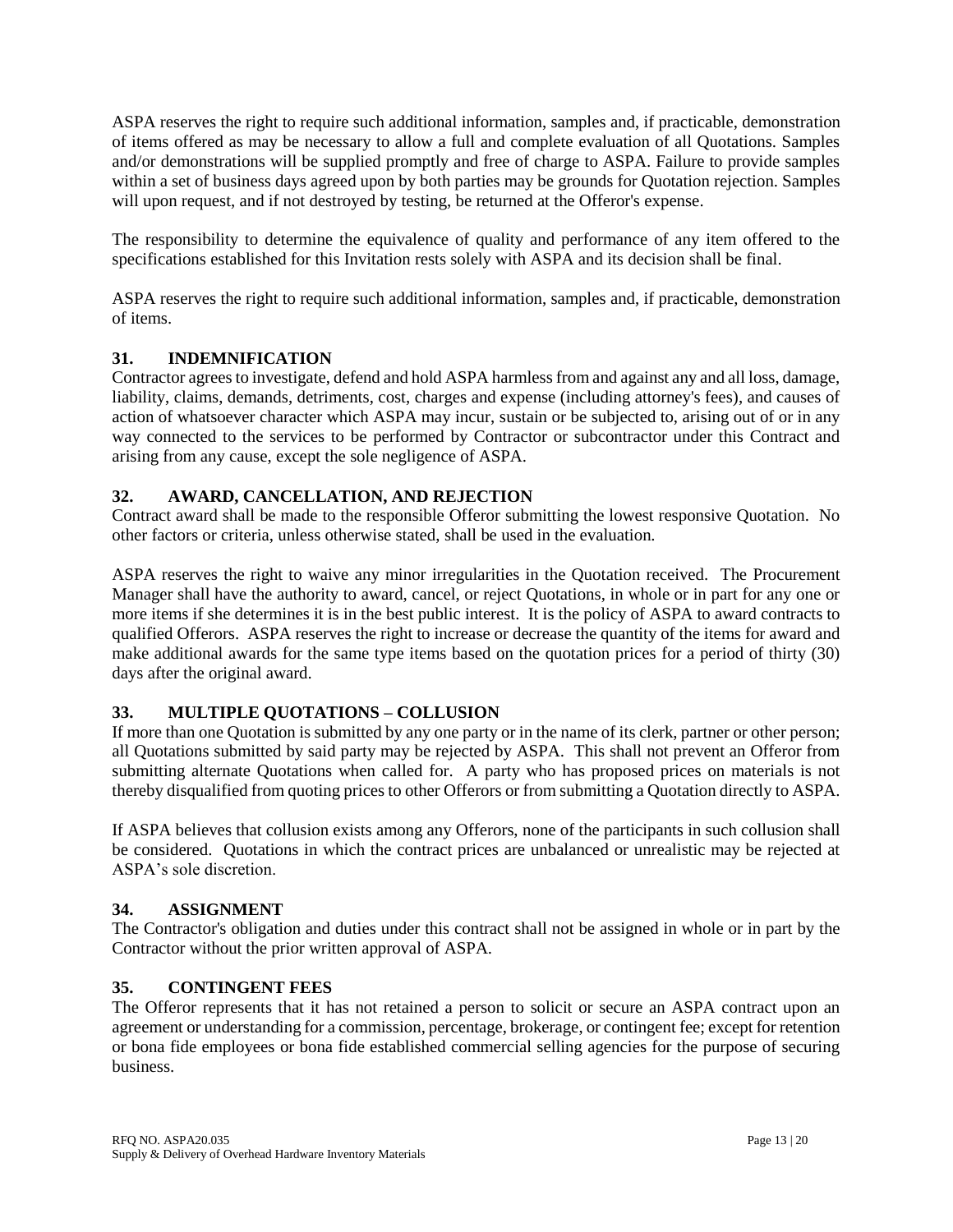### **36. WITHDRAWAL OF QUOATION**

Any Quotation may be withdrawn prior to the scheduled time for the opening of Quotations by notifying ASPA in a written request. No Quotation may be withdrawn after the time schedule for opening of Quotations.

### **37. EXECUTION OF CONTRACT**

The Contractor shall, after receiving the Notice of Award, sign a contract within ten (10) days and deliver to ASPA the contract, together with all any requirements included in this Quotation document.

### **38. RFQ CONDITIONS**

This RFQ does not commit ASPA to award a contract or to pay any cost incurred in the preparation of a Quotation. The American Samoa Power Authority reserves the right to:

- Reject any Offeror for being non-responsive to Quotation requirements contained in this RFQ or for being non-responsible;
- Reject all Quotations and reissue an amended RFQ;
- Negotiate a contract with the Offeror selected for award; and
- Waive any non-material violations of rules contained in this RFQ.

ASPA reserves the right to issue any addendum to this RFQ. Offerors shall send ASPA a signed form confirming receipt of any addendum, and shall submit supporting/additional information as required by any addendum. In the event that an Offeror fails to acknowledge receipt of any such addendum in the space provided, such Offeror's Quotation shall be considered irregular and will be accepted by ASPA only if it is in ASPA's best interest, as determined by ASPA in its sole discretion. In the event that addenda are not received until after the Offeror has submitted its Quotation, a supplementary Quotation may be submitted revising the original Quotation. Such supplementary Quotations must be received by ASPA prior to the closing date and time.

#### **39. PRICES**

*All prices Quotation shall be firm and not subject to increase if accepted during the acceptance period*. Quotations containing an "escalation clause" will not be considered unless specifically authorized by ASPA in the Request for Quotes.

For each item Quotation, a unit price and a total for the quantity must be stated. The unit price shall always control.

All prices shall be CIF (Cost, Insurance and Freight) destination (Pago Pago). The seller is permitted to transport the goods to the American Samoa Power Authority at his own expense and risk.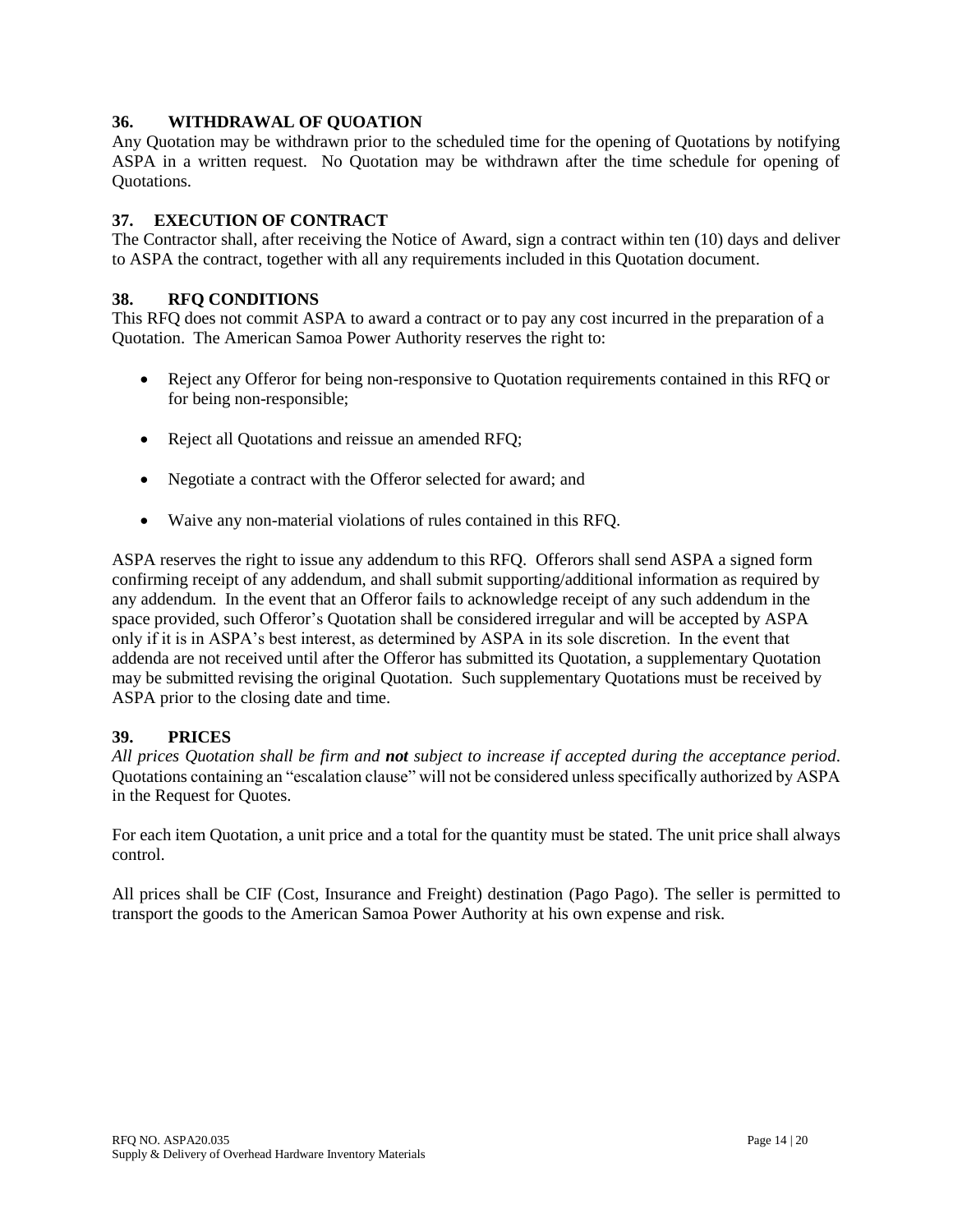# **ATTACHMENT A OFFEROR'S TRANSMITTAL FORM**

Date:

AMERICAN SAMOA POWER AUTHORITY American Samoa Government

To Whom It May Concern:

The undersigned (hereafter called an Offeror), (Corporation, Partnership or Individual) hereby proposes and agrees to furnish all the necessary information pertaining to:

#### **RFQ NO.ASPA20.035** PROJECT NAME: **SUPPLY AND DELIVERY OF OVERHEAD HARDWARE INVENTORY MATERIALS**

In accordance with the Materials Specification (Attachment B), General Terms and Conditions, the Project Specifications, Approved Design and Construction Plans, and other procurement requirements specified in this document for the prices stated in the itemized Quotation form(s) attached hereto, plus any and all sums to be added and/or deducted resulting from all extra and/or omitted work in accordance with the unit and/or lump sum prices stated in the itemized Quotation form attached hereto.

The undersigned has read and understands the Quotation requirements, and is familiar with and knowledgeable of the local conditions at the island-wide location(s) where the work is to be performed. The Offeror has read the RFQ Instructions and General Terms and Conditions attached to ascertain that all of the requirements (see boxes) of the Quotation are submitted in the Quotation envelope, with an original, one PDF electronic copy, and five (5) hard copies, at the date and time for Quotation opening. (See Page 6 of this document, "SPECIAL NOTICE TO PROSPECTIVE OFFERORS" to verify that all submittal requirement boxes have been checked).

Signed Seal

Date:

\_\_\_\_\_\_\_\_\_\_\_\_\_\_\_\_\_\_\_\_\_\_\_\_\_\_\_\_\_\_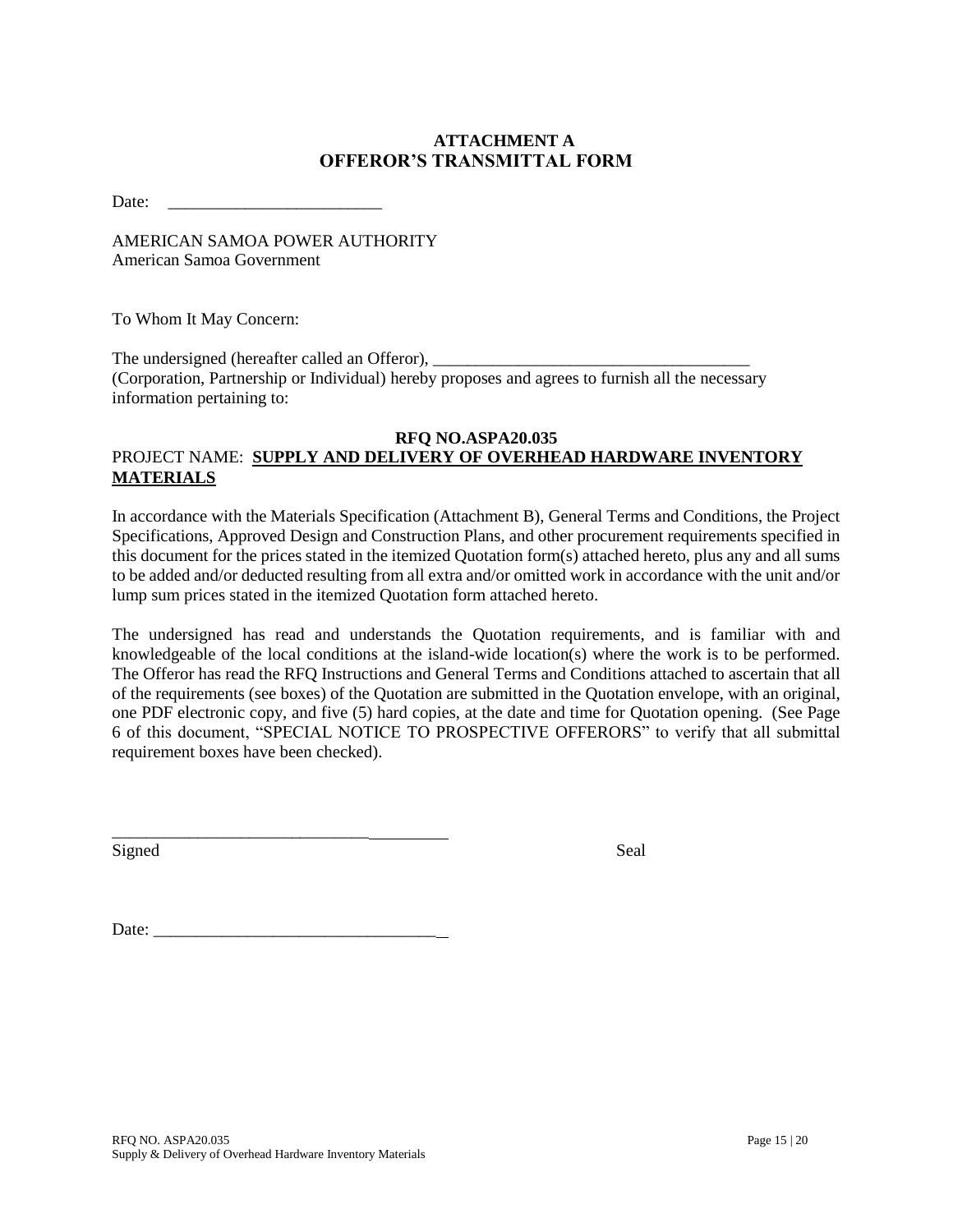#### **ATTACHMENT B – BID FORM**

#### **(See Excel sheet for list of materials)**

The Offeror shall submit together with this Quotation all other resources, together with a corresponding schedule required to complete the job. Quotations without the foregoing will be considered non-responsive and may cause the rejection of the Quotation at ASPA's sole discretion. All blanks on the Quotation Form shall be typewritten or handwritten in blue or black ink.

Lead time must be listed for the supply and delivery of Overhead Hardware Inventory Materials.

1. SUBCONTRACTORS. A list of intended subcontracting firms or businesses together with the type or description of the work to be subcontracted shall be attached to this Quotation Form.

IN WITNESS THEREOF, the undersigned has caused this instrument to be executed by its duly authorized officers on this day of \_\_\_\_\_\_\_\_\_\_\_\_\_\_\_\_\_\_\_\_, 2020.

OFFEROR:

 $\mathbf{B} \mathbf{y}$ :

Title: \_\_\_\_\_\_\_\_\_\_\_\_\_\_\_\_\_\_\_\_\_\_\_\_\_\_\_\_\_\_\_\_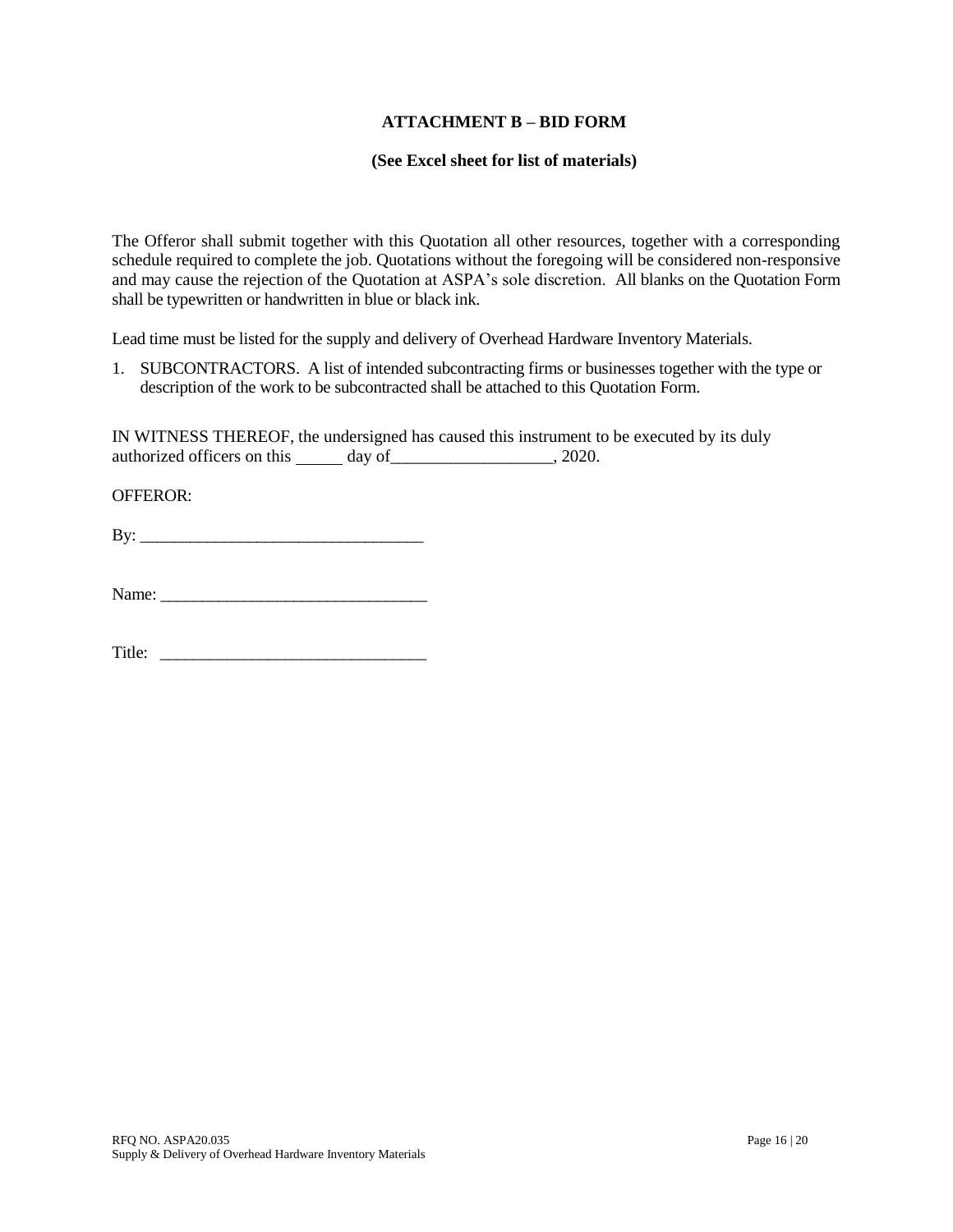# **ATTACHMENT C**

### **OFFEROR'S QUALIFICATIONS SHEET**

(Please Print or Type and Complete All Sections. An incomplete section will be considered nonresponsive. Use additional sheets if necessary.)

| 2.<br><b>Business Address/e-mail</b><br>3.<br>Telephone, Fax and Official Contact Person<br>4.                                                                                                                                                                                                                                                                                                                                                                                                                        |                                                                                                |  |  |
|-----------------------------------------------------------------------------------------------------------------------------------------------------------------------------------------------------------------------------------------------------------------------------------------------------------------------------------------------------------------------------------------------------------------------------------------------------------------------------------------------------------------------|------------------------------------------------------------------------------------------------|--|--|
|                                                                                                                                                                                                                                                                                                                                                                                                                                                                                                                       |                                                                                                |  |  |
|                                                                                                                                                                                                                                                                                                                                                                                                                                                                                                                       |                                                                                                |  |  |
|                                                                                                                                                                                                                                                                                                                                                                                                                                                                                                                       |                                                                                                |  |  |
| Type of Business Structure (Please check)<br>5.                                                                                                                                                                                                                                                                                                                                                                                                                                                                       |                                                                                                |  |  |
| Partnership<br>Joint Venture<br>Corporation                                                                                                                                                                                                                                                                                                                                                                                                                                                                           |                                                                                                |  |  |
| Proprietorship                                                                                                                                                                                                                                                                                                                                                                                                                                                                                                        |                                                                                                |  |  |
| NOTE: Corporations must complete the recordation of their Articles of Incorporation, which is<br>evidenced by the Certificate of Incorporation issued by the Treasurer of the American Samoa<br>Government. Copies of partnership agreements and articles of incorporation should be submitted<br>to the Revenue Branch along with this application form and relevant documents. Aliens cannot<br>operate sole ownership enterprises, and partnerships with aliens are subject to review by the<br>Immigration Board. |                                                                                                |  |  |
| 6.                                                                                                                                                                                                                                                                                                                                                                                                                                                                                                                    | Number of years the Offeror has been engaged in its current company business under the present |  |  |
| 7.<br>Type of work generally performed by Offeror                                                                                                                                                                                                                                                                                                                                                                                                                                                                     |                                                                                                |  |  |
|                                                                                                                                                                                                                                                                                                                                                                                                                                                                                                                       |                                                                                                |  |  |
|                                                                                                                                                                                                                                                                                                                                                                                                                                                                                                                       |                                                                                                |  |  |

8. List all major projects of a similar nature for the supply of materials for Water Pipe Projects, which have been completed by the Offeror within the last three years, the total dollar amount of each project and the owner/contact person as a reference (attach additional sheets as necessary).

| • Order Name   |                     |
|----------------|---------------------|
| Date Completed | Total Order Cost \$ |
| Name of Owner  |                     |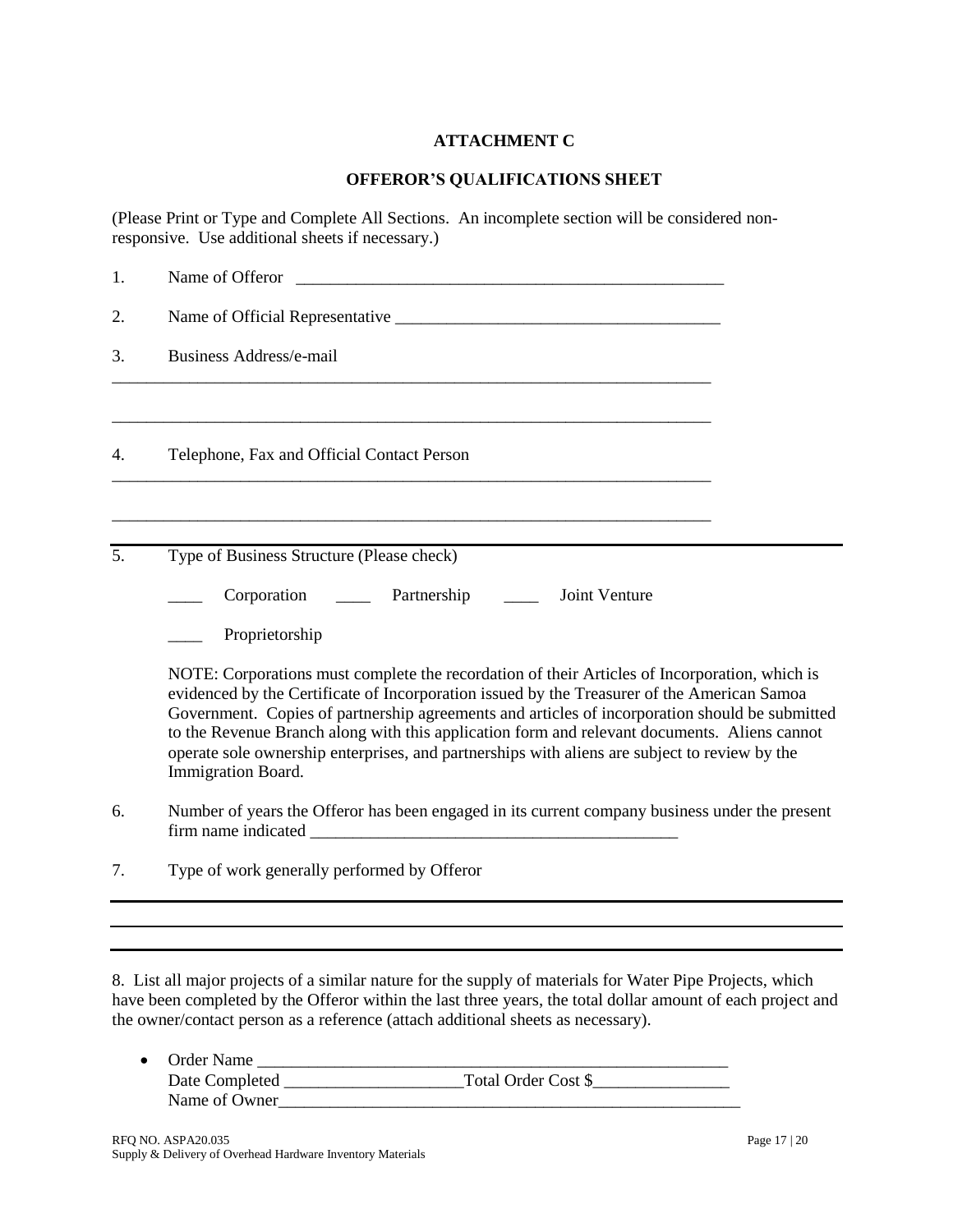Owner's phone number

- Order Name \_\_\_\_\_\_\_\_\_\_\_\_\_\_\_\_\_\_\_\_\_\_\_\_\_\_\_\_\_\_\_\_\_\_\_\_\_\_\_\_\_\_\_\_\_\_\_\_\_\_\_\_\_\_\_\_ Date Completed \_\_\_\_\_\_\_\_\_\_\_\_\_\_\_\_\_\_\_\_\_Total Order Cost \$\_\_\_\_\_\_\_\_\_\_\_\_\_\_\_\_ Name of Owner\_\_\_\_\_\_\_\_\_\_\_\_\_\_\_\_\_\_\_\_\_\_\_\_\_\_\_\_\_\_\_\_\_\_\_\_\_\_\_\_\_\_\_\_\_\_\_\_\_\_\_\_\_\_ Owner's phone number\_\_\_\_\_\_\_\_\_\_\_\_\_\_\_\_\_\_\_\_\_\_\_\_\_\_\_\_\_\_\_\_\_\_\_\_\_\_\_\_\_\_\_\_\_\_\_
- Order Name \_\_\_\_\_\_\_\_\_\_\_\_\_\_\_\_\_\_\_\_\_\_\_\_\_\_\_\_\_\_\_\_\_\_\_\_\_\_\_\_\_\_\_\_\_\_\_\_\_\_\_\_\_\_\_\_ Date Completed \_\_\_\_\_\_\_\_\_\_\_\_\_\_\_\_\_\_\_\_\_Total Order Cost \$\_\_\_\_\_\_\_\_\_\_\_\_\_\_\_\_ Name of Owner\_\_\_\_\_\_\_\_\_\_\_\_\_\_\_\_\_\_\_\_\_\_\_\_\_\_\_\_\_\_\_\_\_\_\_\_\_\_\_\_\_\_\_\_\_\_\_\_\_\_\_\_\_ Owner's phone number

9. Have you ever sued or been sued by any Government Agency?

10. If so, name the agency and reasons thereof

#### 11. If so, state case settlement, if settled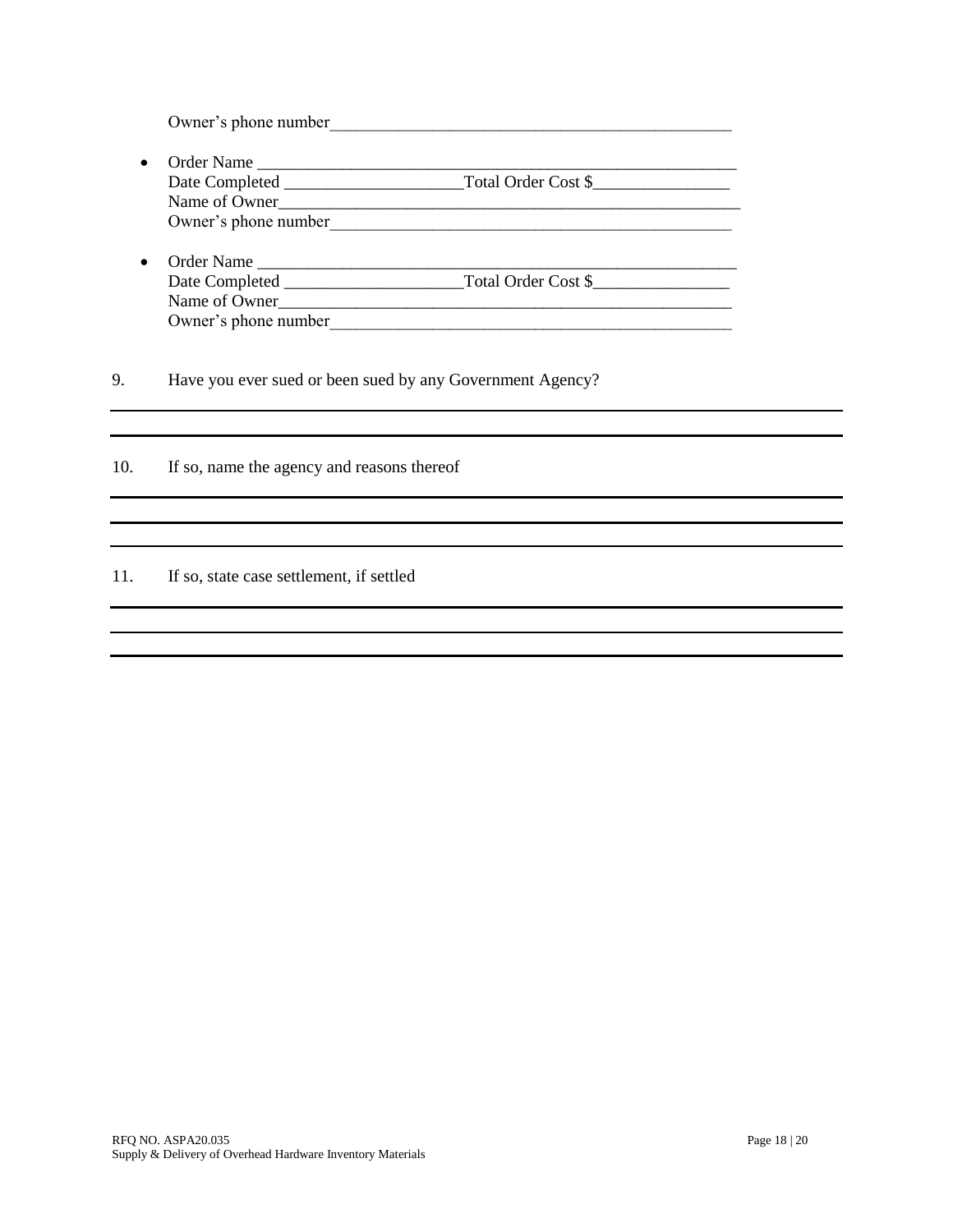# **ATTACHMENT D**

### **DISCLOSURE STATEMENTS**

|    |       | This form must be completed by all Offerors and submitted with the Quotation.                                                                                                               |                                          |  |
|----|-------|---------------------------------------------------------------------------------------------------------------------------------------------------------------------------------------------|------------------------------------------|--|
|    |       |                                                                                                                                                                                             |                                          |  |
|    |       | submitted the attached Quotation:                                                                                                                                                           | (Name of company) , the Offeror that has |  |
| 1. |       | (Complete one of the two following statements)<br>I have no immediate relatives (parents, children or siblings) who are currently employed<br>by the American Samoa Power Authority (ASPA). |                                          |  |
|    |       | (Signed)                                                                                                                                                                                    | (Title)                                  |  |
| 2. | ASPA. | I have immediate relatives (parents, children or siblings) who are currently employed by                                                                                                    |                                          |  |
|    |       | Their names and positions in are as follows.                                                                                                                                                |                                          |  |
|    | Name  | Relationship to Offeror                                                                                                                                                                     | Position in ASPA                         |  |
|    |       |                                                                                                                                                                                             |                                          |  |
|    |       |                                                                                                                                                                                             |                                          |  |
|    |       | (Signed)                                                                                                                                                                                    | (Title)                                  |  |
|    |       |                                                                                                                                                                                             |                                          |  |

Note: It is not against ASPA procurement rules for the relatives of ASPA employees to Quotation on and receive government contracts provided they disclose such relationships at the time of opening.